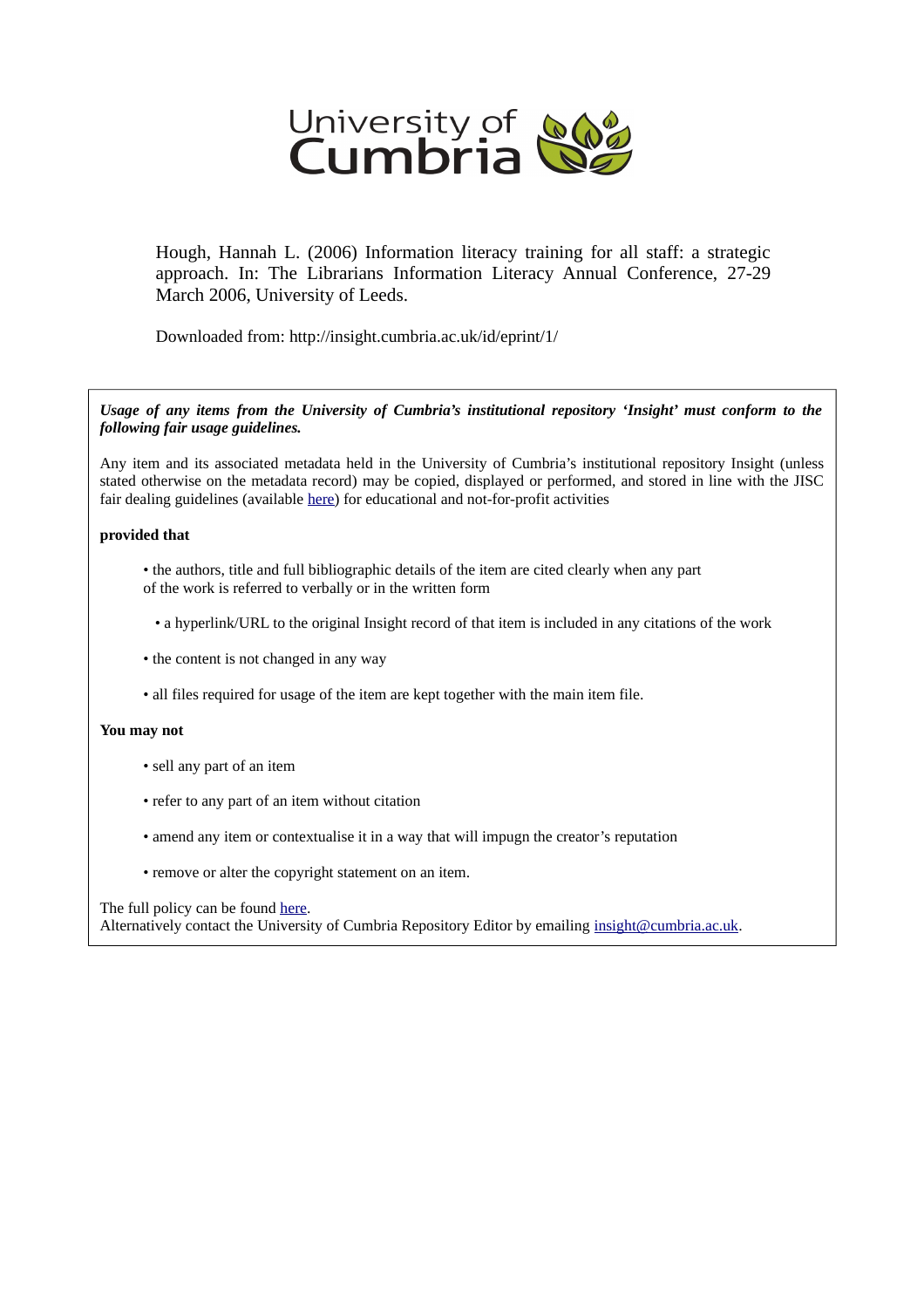Information Literacy Training for **all staff: a strategic approach**

### **Hannah Hough; Senior Learning Advisor St Martin's College, Bowerham Road, Lancaster, LA1 3JD hhough@ucsm.ac.uk**

#### **Abstract**

In the UK, it is becoming widely accepted that Information Literacy support should no longer focus solely upon student skills. Projects such as JISC 'I-Skills' (JISC, 2005) and 'Big Blue Connect' (MMU, 2004) illustrate that staff in higher education institutions can also benefit from information skills training; enhancing both their teaching and research practices.

This paper discusses the issues encountered during the implementation of the St Martin's Library Research Support Strategy (St Martin's Library Services, 2005) and looks at the considerations involved in the transformation of this policy into a framework of comprehensive skills support activities.

The use of central staff development workshops and departmental training is described and evaluated in detail in the hope that the experience gained from this work can inform other institutions embarking on similar activities in the future, highlighting aspects of good practice and identifying activities found to be less effective or of low-impact.

#### **Introduction**

St Martin's College has grown rapidly over the last decade, building a reputation for excellent teaching and one of the best institutions for employability in the UK (McCall, 2005). The strengths of the Institution lie in the dedication of the teaching staff and relatively small class numbers that create a supportive learning environment which nurtures the academic skills of its students.

St Martin's College recently applied for Taught Degree Awarding Powers (TDAP) with a view to becoming a University. Following the publication of the Sir Martin Harris report, the College will be embarking on an ambitious venture to form a new University for Cumbria from 2007, after a planned amalgamation with Cumbria Institute of the Arts (Harris, 2005). It has been apparent from the start that this process may provide new challenges for the College and place a greater emphasis on the research profile of the Institution.

In January 2005, St Martin's Library Services appointed a Research Support Coordinator to provide comprehensive research skills support for all staff; training individuals on issues such as literature review methodologies and reference management, to ensure that all individuals in the College are readily equipped with the enhanced skills for scholarly and research activities. The post was supported by College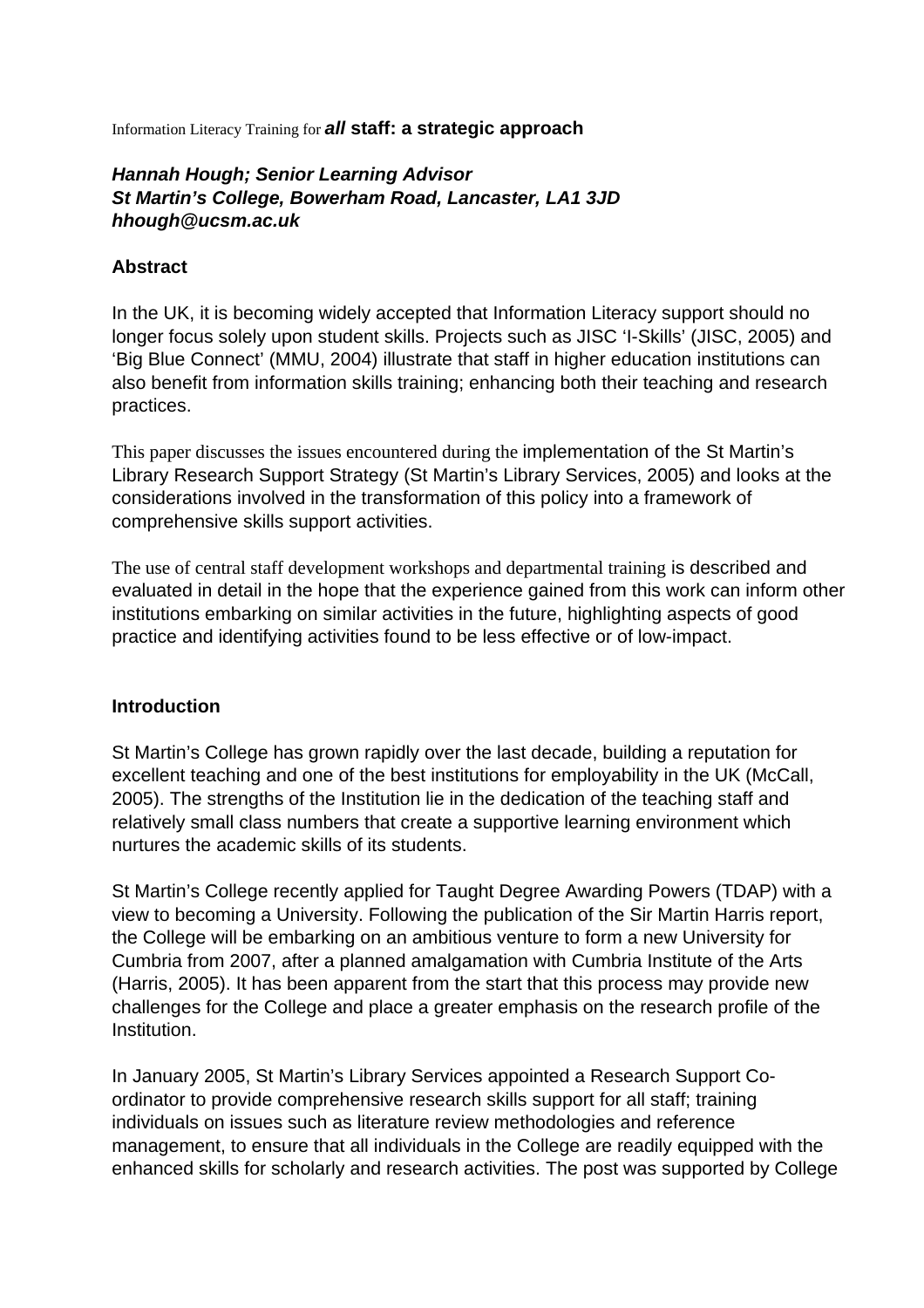Strategic Capacity Funding in recognition of the need to strengthen this function.

It was critical that the support introduced by the Research Support Co-ordinator would inclusively address the needs of both academic and support staff, providing appropriate training for individuals of varying levels of research experience. Some staff undertake academic research regularly at the College while others have a greater engagement in the practical application of knowledge.

It was clear that the Research Support Co-ordinator would need to implement a range of support mechanisms in order to support this diverse demography of staff information skills; however, with limited resources the support offered to staff would need to be prioritised and introduced in phases.

### **Developing a research support strategy**

The work of the Research Support Co-ordinator was underpinned by a strategic framework to demonstrate the clear aim and focus of the role. Library Services developed a Research Support Strategy to position the Service within College scholarly and research activities and to identify key responsibilities and tasks that the Research Support Co-ordinator would take forward in order to support this important agenda.

The strategy focussed upon two major aspects of research support: resources and training. Objectives were identified to increase the existing provision of online resources and develop a research texts collection, the inter library loan service was also to be reviewed to ensure that staff were able to access collections of resources beyond St Martin's.

Library Services had already begun to implement an Information Fluency Framework that provided a structured way of providing information literacy, critical thinking and IT skills support for both staff and students within the Institution. A large emphasis was placed upon developing the framework further, extending its scope and ensuring that the learning objectives underpinning the structure aligned with the College research profile.

Liaison between the Library and academic faculties was emphasised as an essential partnership for research support, working collaboratively to advocate the importance of scholarly activities and the development of information skills.

The Research Support Strategy was presented at the College Research, Scholarship and Knowledge Transfer Committee for approval before being rolled out to faculty management committees. The support from these committees was essential for the success and acceptance of the strategy and associated work. Without support from senior management it would have been potentially difficult to engage staff with the new library activities.

Responses to the strategy document varied; some faculties fully embraced the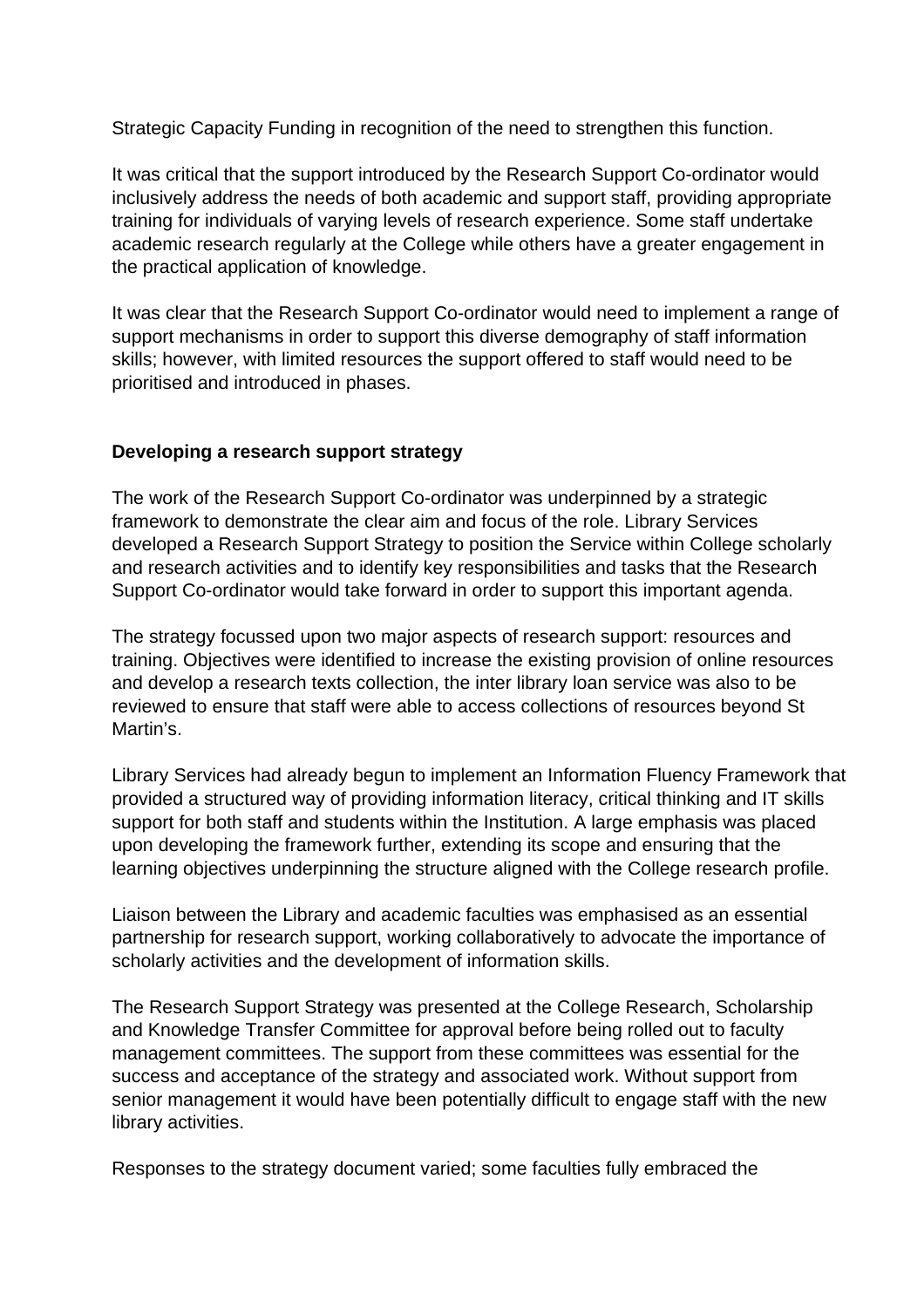importance of skills support, incorporating it into the faculty aims and placing staff training as a priority within the academic schools. Other faculties agreed that the research support strategy would help to encourage research within the departments and support less experienced staff but chose not to implement it directly into their faculty plans.

The differing levels of uptake from faculty committees placed an increased importance on the promotion of the strategy at the 'ground level' through relevant documentation and attendance at academic meetings. A leaflet was distributed to all staff, outlining the support available to them; however, it was soon evident that the best publicity tool would be 'word of mouth'.

# **Prioritising information skills support**

Skills support from the Research Support Co-ordinator was to be implemented in several ways:

- . Departmental training arranged with heads of schools or divisions and tailored to departmental aims
- . Central staff development workshops to provide an ongoing programme of training sessions for any member of staff, regardless of other departmental support
- . 1:1 support meetings to provide focussed training on the specific needs of individuals
- . Extensive training materials for independent study

Workshops needed to be planned, training materials written and sessions promoted. To prioritise this work and gauge the current awareness of the information fluency framework within the College an electronic survey was conducted. All staff were invited to respond to the survey, identifying their perceived importance of information fluency and personal training priorities.

The survey ran shortly after the initial publicity of the research support strategy and reported that 43% of the survey respondents were familiar with the term 'information fluency'. 65% of these individuals had heard of the term from Library Services, 10% from academic colleagues. It was encouraging to know that almost half of the staff had become aware of the work of Library Services but illustrated the need for additional publicity.

67% of respondents stated that they would be interested in attending training on how to use specific library resources and how to search effectively. 35% of staff showed an interest in training about how to evaluate the quality of information and 33% in legal issues of information use. This information was extremely helpful in the planning of sessions and prompted the development of many guides that could support staff to search relevant online resources.

A programme of central staff development sessions was planned and developed to offer generic information fluency support to all staff and research students in the College while extensive liaison took place with academic departments to try to encourage uptake of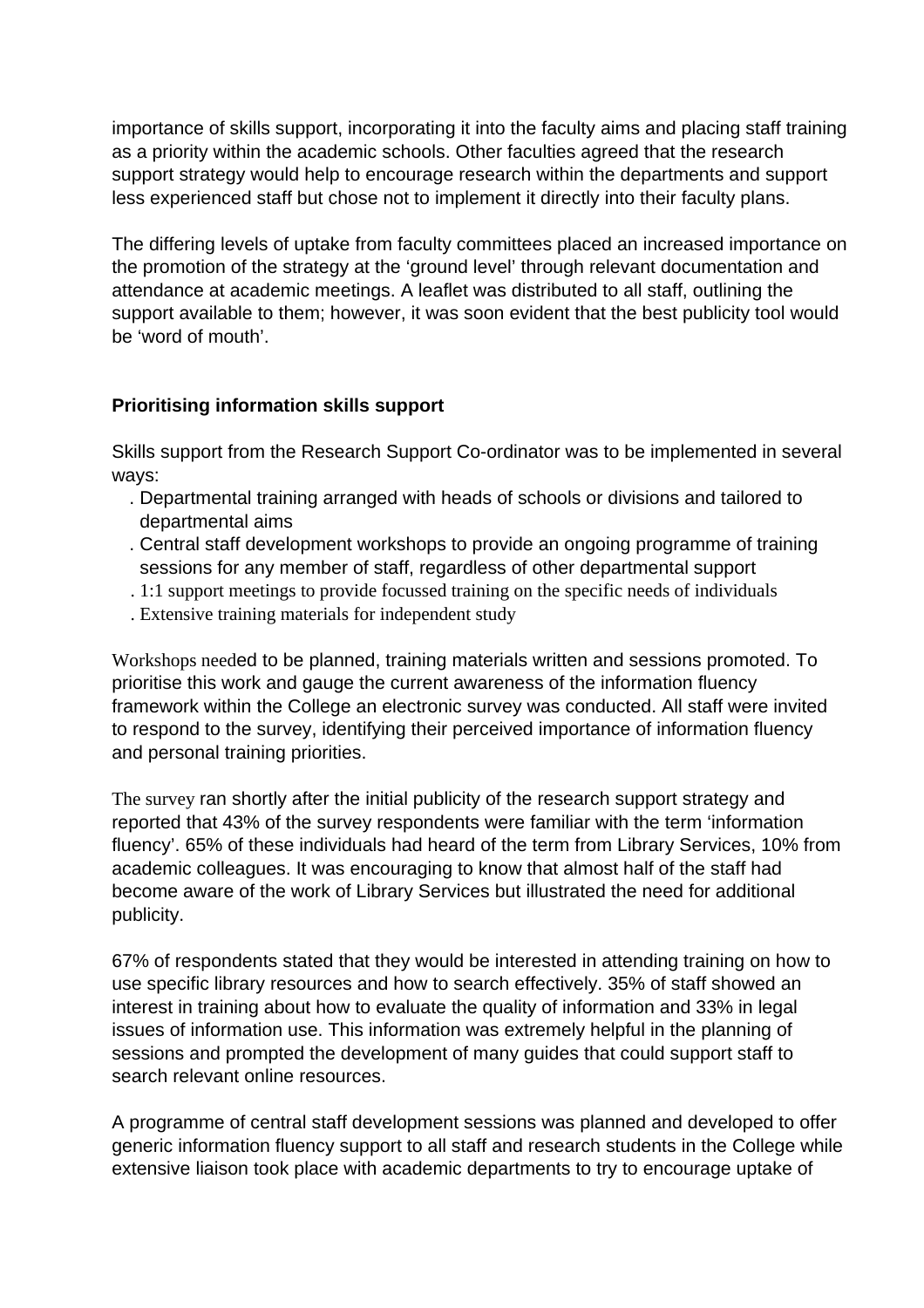departmental training opportunities.

Central sessions were organised into two themes: 'how to' sessions that covered generic information skills like how to search effectively or how to reference sources of information, and then 'quick guide' sessions that offered training about selected types of resources, for example, a quick guide to searching electronic books or a quick guide to searching the Internet. Departmental sessions often supported academic searching skills with relevance to key subject resources.

Care was taken to make all training sessions fully interactive, with reflective exercises included that would encourage staff to consider their current skill levels and consider the ways in which information fluency could support their research and day-to-day work.

# **Uptake of departmental support**

As might be expected, uptake of the departmental support was varied. Some departments requested support immediately after viewing the Research Support Strategy while others still remain unsupported. Many departmental sessions were arranged after library attendance at faculty management meetings where the Research Support Coordinator had the opportunity to discuss the importance of information fluency with the academics and contextualise the available support with their departmental priorities.

The most effective academic engagement took place when information fluency skills were shown to have clear links with high quality academic research. It was important to demonstrate an understanding of academic activities and to show an awareness of the existing skills of staff while emphasising the importance of information fluency training for the efficient retrieval of current research materials.

Once the first departmental sessions had taken place, many more staff approached the Library for support. The majority of staff found the training to be very useful, and fed back that the sessions provided an opportunity for them to investigate new resources or at the very least to have an expert available to discuss their queries.

Occasionally individuals commented that the sessions were pitched at a level that was considered to be too basic; however it was difficult to balance the content of a session across the range of abilities found in any one group. Advanced workbooks were taken to sessions for more experienced users, however, this was still not an ideal solution as practical workshops were often time intensive for the tutor and too many questions were asked to successfully run two levels of training concurrently.

In order to avoid the provision of irrelevant training for advanced users it was made clear, wherever possible, what the sessions would include and that the training was considered optional for more skilled members of staff. In many cases experienced researchers still chose to attend and described the content as a good 'refresher'.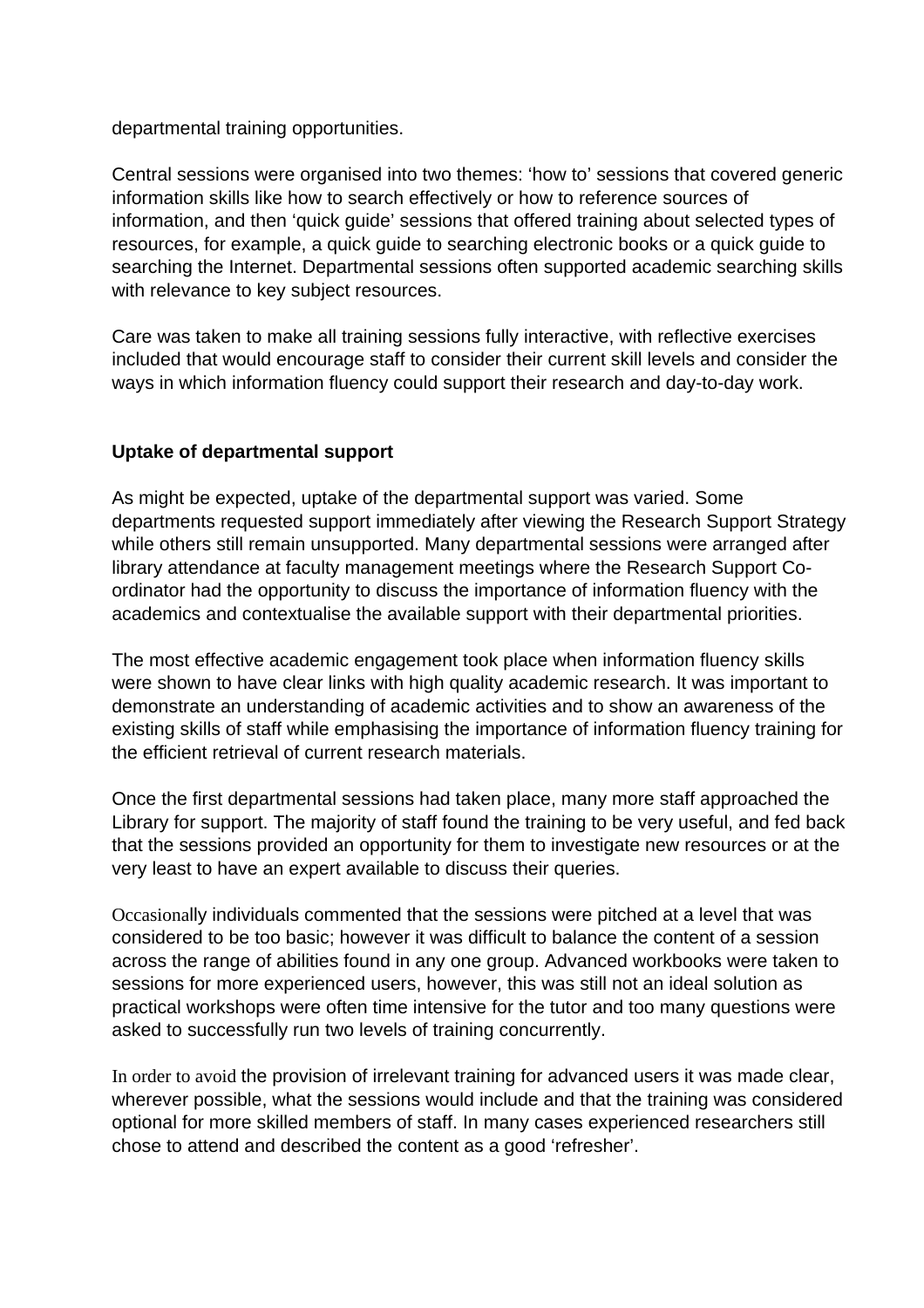There are still many schools within the College that have not received any departmental support. Several staff from these schools chose to attend the central staff development sessions but support is still patchy. It is intended that these schools will be targeted in the next academic year with increased visibility of library staff at school meetings where possible and the use of successful examples of departmental training to illustrate the advantages of information fluency support.

Library liaison is also underway with the faculty business units and research groups to try and target individuals in alternative ways. Tailored support is offered to teams of staff with similar interests or research objectives so if school training sessions are not arranged staff can request tailored support in other ways.

### **Uptake of central staff development sessions**

Attendance at the central staff development sessions has been fairly low over the last year. In many cases this has been due to busy staff timetables and extensive commitments on their time. Several staff explained that when workloads increased the optional training activities that they had elected to do were the first things to be cancelled in order to make time for marking or teaching.

This was the clear advantage of the use of departmental training sessions to target staff, as individuals were given the time to attend and the training was considered to be a priority. The Research Support Co-ordinator is considering the option of repeating the sessions more often to accommodate busy staff; however, this obviously runs the risk of using the library staff time ineffectively across a larger number of sessions with fewer participants at each.

The other reason given by staff for low attendance at the central sessions was their ineffective promotion. All central training sessions are publicised yearly through a single printed booklet but many staff do not choose to look through this guide. Staff attendance was notably higher when sessions were additionally advertised via College-wide emails sent around a few days in advance of the workshop dates.

Workshops titles also potentially discouraged users with the inclusion of library terms that perhaps did not fully communicate the session objectives to those individuals unfamiliar with the jargon. Although session descriptions went on to discuss the content in more practical detail many staff discounted the sessions as irrelevant to them before reaching the additional text.

Feedback from staff that did attend the central sessions was very positive. Staff commented on the use of the content for their daily activities and said they had not been aware of how much there was to potentially learn. They found the content relevant and enjoyed the interaction in the sessions but some commented on the lack of subject focus.

Although subject focus is very important for the application of information fluency skills it is very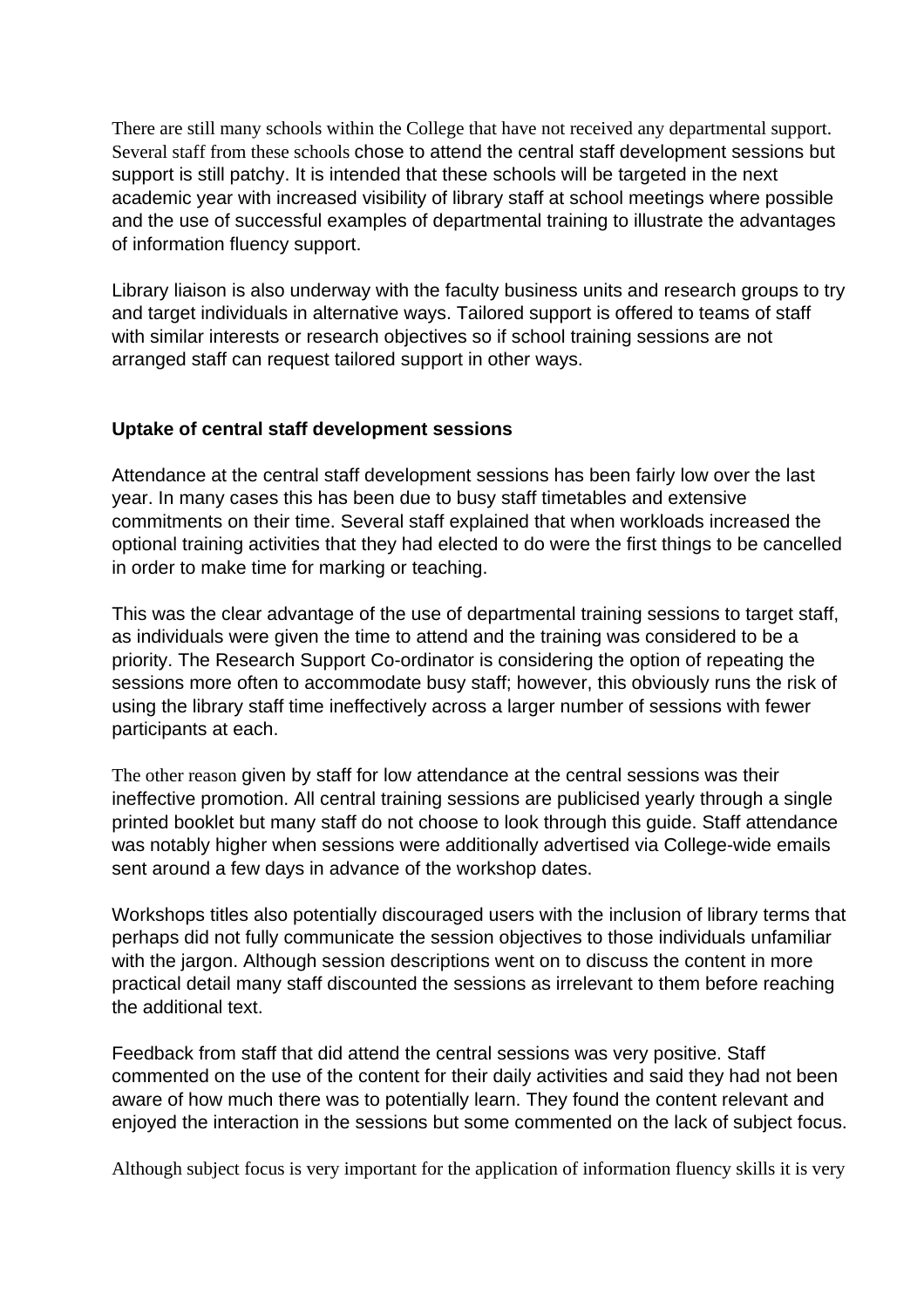difficult to provide tailored training in an open workshop. Care was taken to look at which schools participants were attending from in advance of the sessions to ensure that relevant workbooks could be taken along and discussed. However, it did not seem feasible to run sessions for each faculty or school as the workload would have become uneconomical.

#### **Actions for the future**

Several steps must now be taken to move staff research support forward. As discussed above, it is critical that departments currently lacking support are targeted during the next academic year. This will be done with a clear work plan, identifying potential alternatives to school management committees, perhaps directing support via course committees or research teams.

The central staff development sessions will be reviewed. The current session content seems to be effective and relevant but it will need to be repackaged, possibly with a new focus on academic activities, for example, completing a literature review or writing a paper. This may result in the repetition of content across the different sessions; therefore, care will need to be taken when planning and promoting the workshops.

It would be advantageous if the sessions could be publicised via email; however, this might not be possible as there are strict guidelines on global College email to avoid spamming of content to staff. Alternative solutions may include publicising the workshops on the Library web pages a week or so before each session runs or distributing leaflets that publicise the information fluency support to staff more regularly than the central booklet.

1:1 sessions have been available to staff upon request for a few months and several individuals have accepted the opportunity for focussed help. Some of the enquiries have been directed to liaison librarians with specific subject responsibilities, while many were directed to the Research Support Co-ordinator.

The 1:1 sessions have been a fairly inefficient use of library time but do appear to be valued by academic staff. If this service is to continue more library staff will need to deal with advanced information fluency enquiries. In most cases the staff have the skills required but lack confidence as they have not undertaken research work themselves; therefore, it will be the responsibility of the Research Support Co-ordinator to support the staff in this new role.

Finally, the training materials for self-directed learning will be made available electronically to increase their profile and allow access to the information from any PC, on or off campus. Currently the resources are only available in print format and although this allows easy access to the guides it does restrict their use just to individuals that visit the library buildings.

Once the resources are available electronically it may also be relevant to link them into staff